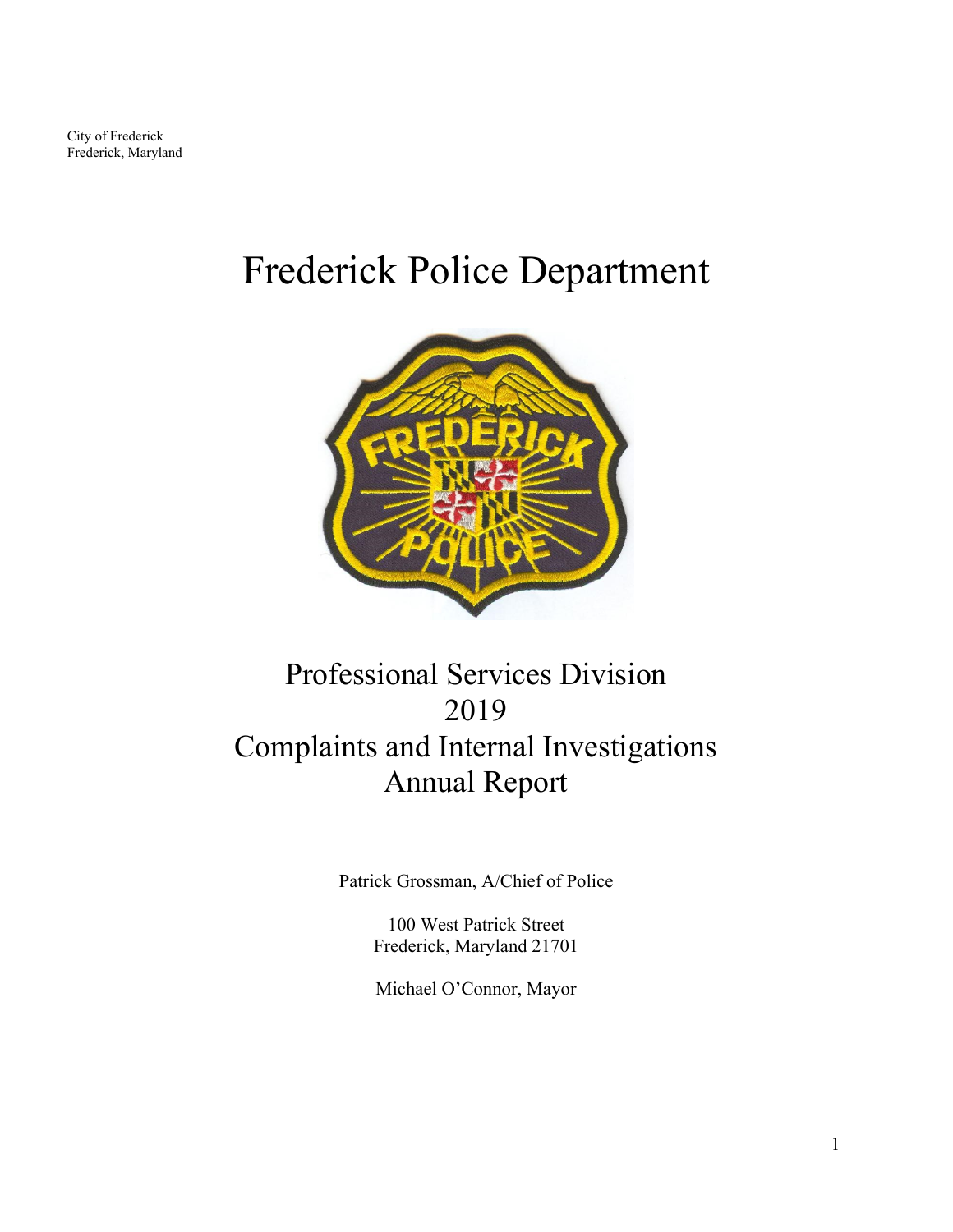## **Table of Contents**

| Complaints and Internal Investigations4 |  |
|-----------------------------------------|--|
|                                         |  |
|                                         |  |
|                                         |  |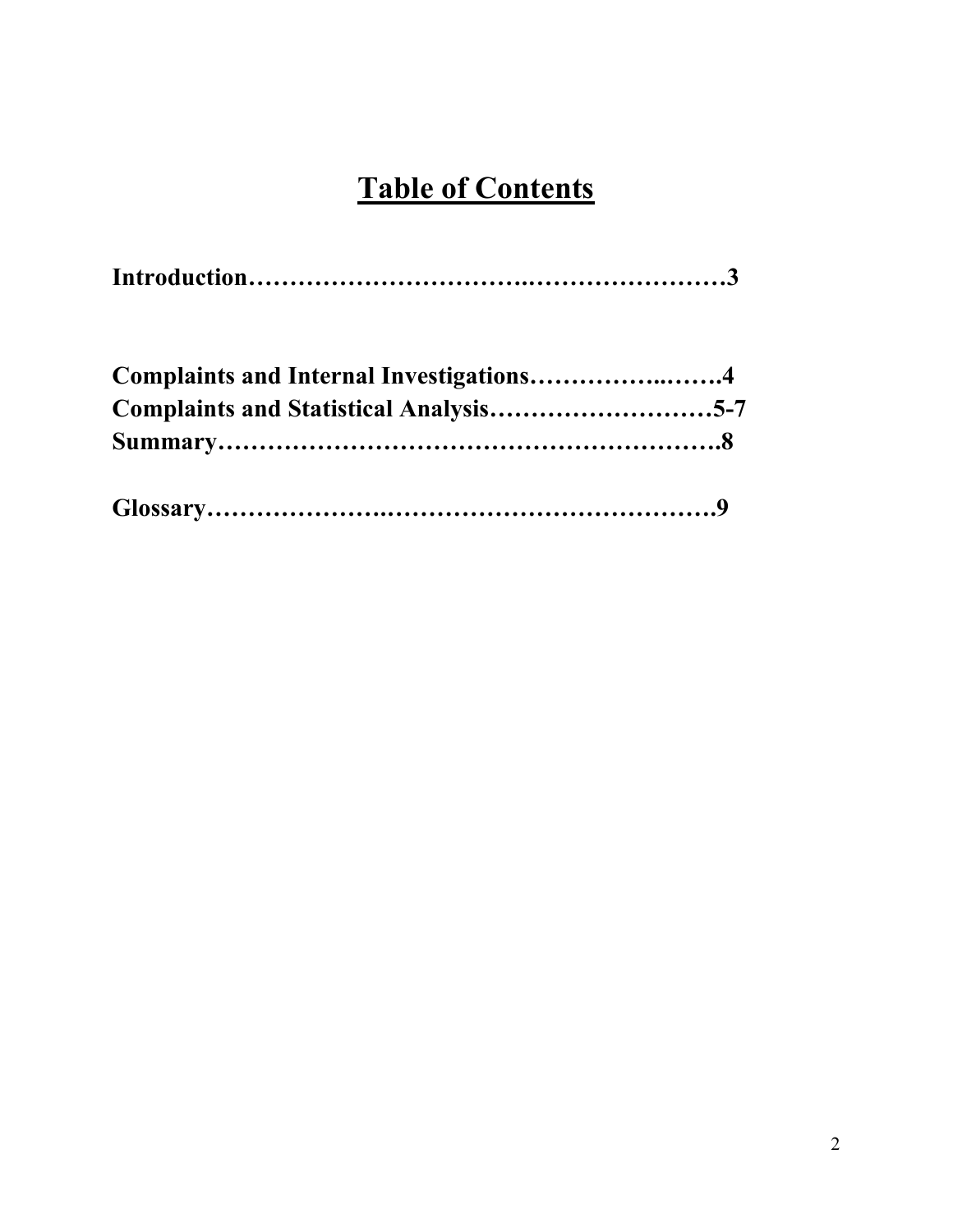#### **Introduction**

This Professional Services Division (PSD) Annual Report is part of a continuing effort to educate the citizens of Frederick in the operations of their police department. The information contained in this report covers:

- 2019 Complaint Statistics,
- Analyses of various data.

## **Staff**

Lieutenant Sean Carr, Commander Sergeant Matt Carrado, Internal Affairs Unit Supervisor Janine Campbell, Internal Affairs Unit Administrative Assistant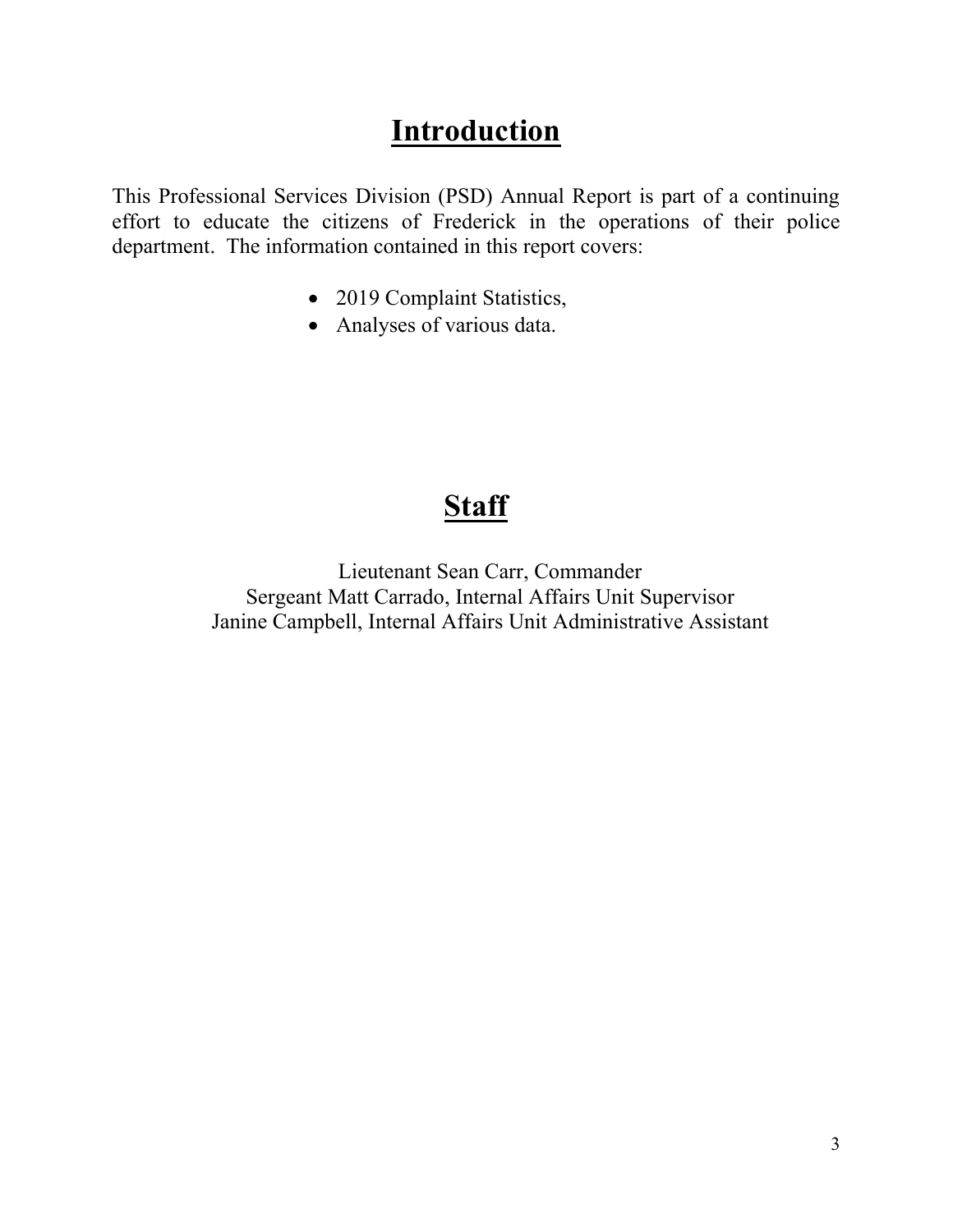## **Complaints and Internal Investigations**

The Frederick Police Department received or generated 76 complaints involving its employees in 2019. See Table below.

"Complaint" refers to any report, allegation, accusation or statement in which an individual describes a problem or dissatisfaction with the behavior or performance of any departmental employee or departmental policy/procedure. It does not automatically indicate the alleged activity actually occurred.

- Complaint Category 1 is an expression of dissatisfaction or concern by a citizen that does not involve any violations of laws, ordinances, or general orders, and lends itself to *direct and immediate* resolution by the supervisor/command officer who speaks to the citizen.
- Complaint Categories 2A and 3A are formal investigations to find facts that can either prove or disprove the alleged minor violations.
- Complaint Categories 2B and 3B are minor violations considered to be performance issues. They are non-disciplinary in nature, and are addressed by counseling, remedial training, or both.
- Complaint Category 4 is a formal investigation of more serious allegations, or allegations requiring more extensive investigation.
- Complaint Category 5 is a complaint from a source outside the Department concerning its current use of a particular, specific departmental policy, practice or procedure. A Category Five Complaint will be handled by an individual designated by the Office of the Chief.
- Each complaint may involve more than one alleged violation of rules, so the number of allegations is higher than the number of total complaints.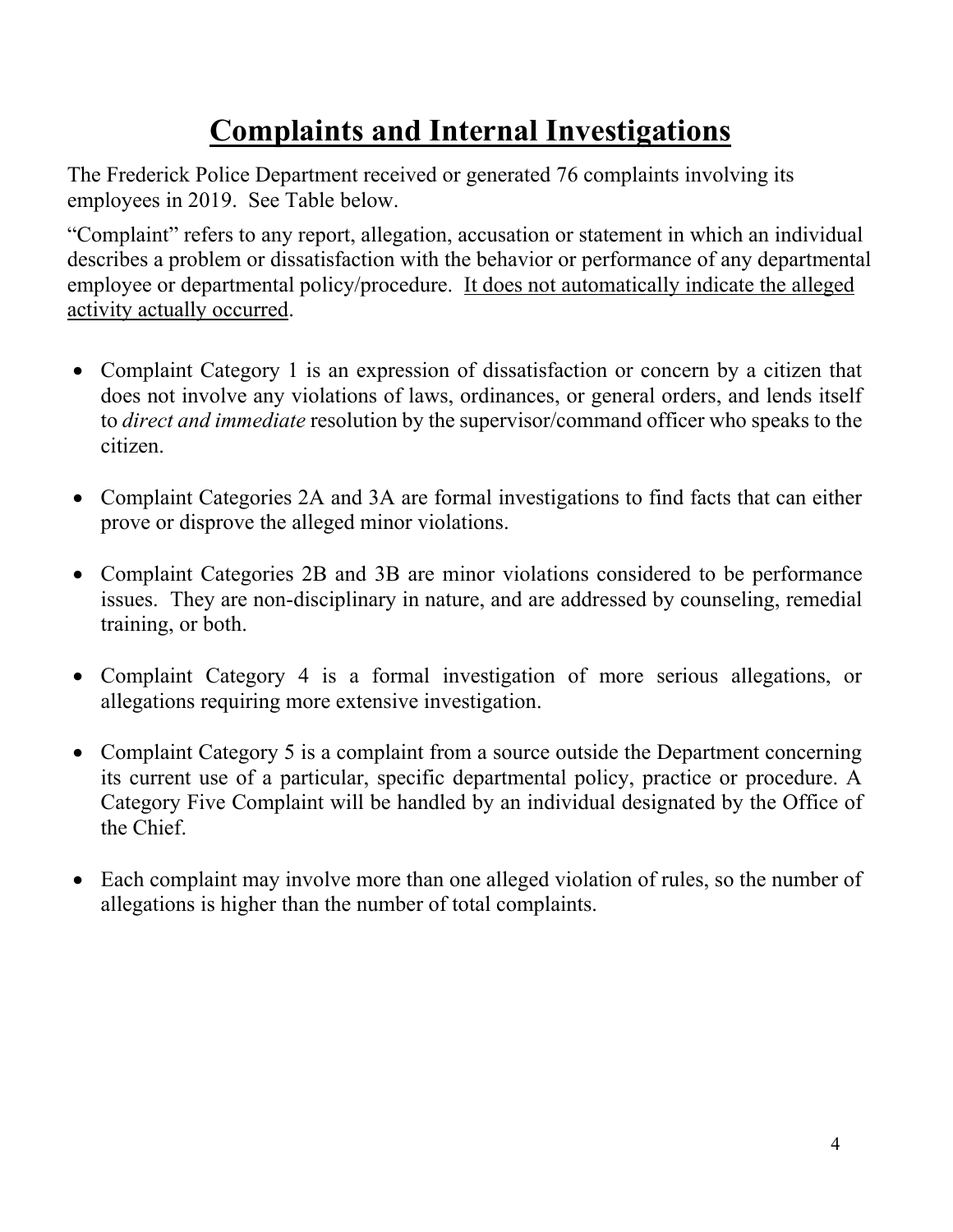|  | <b>2019 Complaints Received by Category</b> |  |  |  |
|--|---------------------------------------------|--|--|--|
|--|---------------------------------------------|--|--|--|

| <b>Complaint Category</b>                      | <b>Total</b> |
|------------------------------------------------|--------------|
| 1 (No Violation)                               | 25           |
| 2A (Citizen Generated—Formal Investigation)    |              |
| 2B (Citizen Generated—Performance Issue)       | 4            |
| 3A (Department Initiated—Formal Investigation) | 7            |
| 3B (Department Initiated—Performance Issue)    | 26           |
| 4 (Potentially Serious Complaints)             | 13           |
| 5 (Organizational Complaints)                  | $\theta$     |
| Total Complaints in all Categories:            | 76           |

#### **2019 Most Common Allegations**

(Please note some complaints involve multiple allegations.)

| <b>Alleged Violation</b>                | 2019 |
|-----------------------------------------|------|
| <b>At-Fault Motor Vehicle Accidents</b> | 28   |
| Excessive / Inappropriate Force         |      |
| Lack of Civility & Respect              |      |
| Unprofessional / Unbecoming Conduct     |      |
| Laws & Directives                       |      |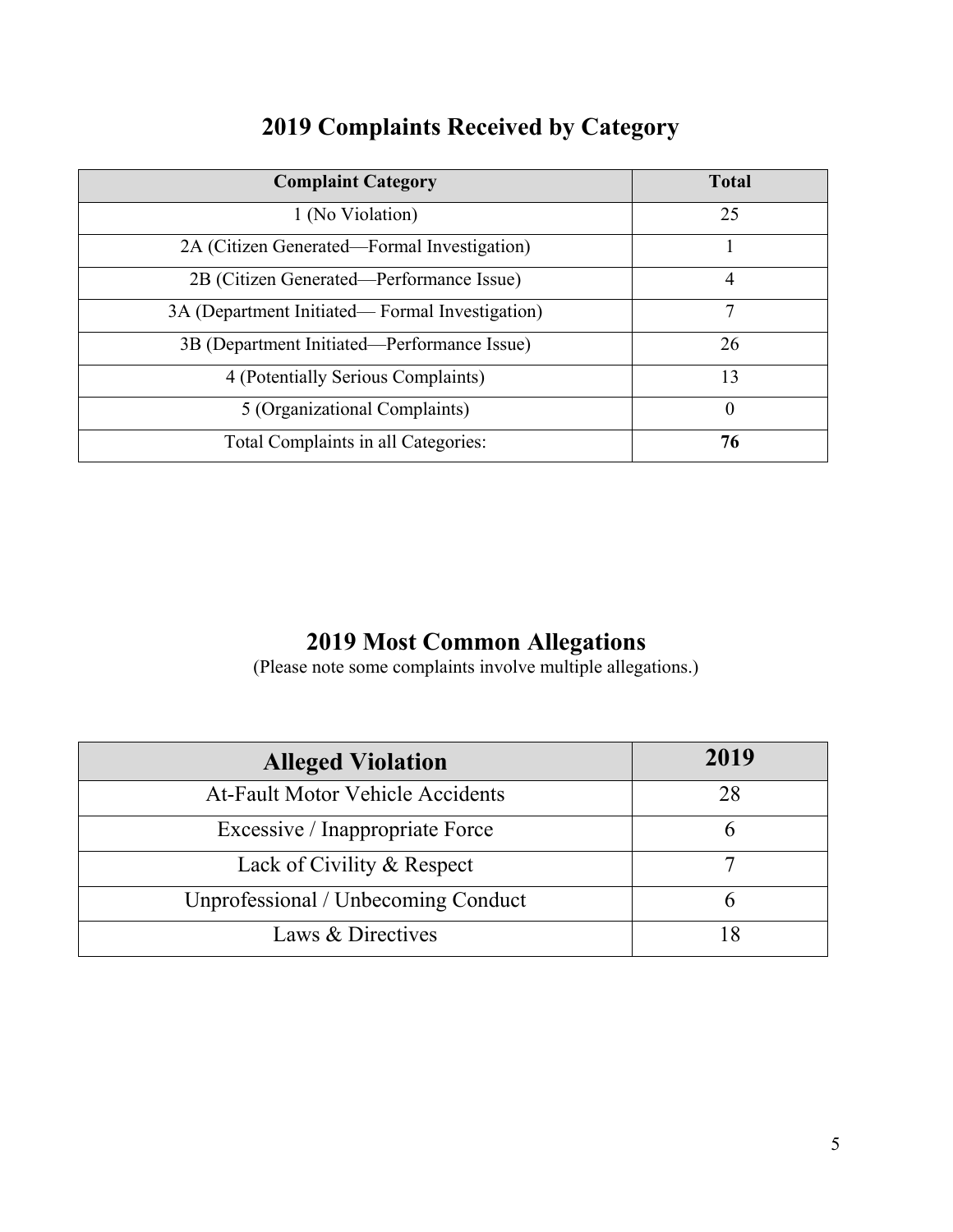### **At-Fault Motor Vehicle Accidents**

The total of number of at-fault collisions which resulted in an internal investigation for 2019 was 16, which is an increase from 11 in 2018. (12 additional at fault accidents in 2019 were handled as performance, thus not resulting in internal investigations). The vast majority of the at-fault accidents in 2019 resulted in superficial or minor damage to the involved vehicles. For a detailed breakdown, refer to the Training Division's 2019 Departmental Motor Vehicle Collision Analysis.

#### **Excessive / Inappropriate Force**

FPD received 6 excessive/inappropriate Use of Force complaints in 2019. Of the 6 complaints, only 1 was from an actual use of force. The other 5 complaints did not involve any actual uses of force (i.e. handcuffs were applied during an emergency petition and/or arrest, etc.). These 5 complaints were reviewed by either First Line Supervisors or the Internal Affairs Unit and resolved at intake. The 5 complaints generally involved a misunderstanding of Departmental policy. The one complaint which resulted from a Use of Force, revealed an unfounded finding, meaning there was no evidence to support the allegation, and the Chain of Command agreed the Use of Force was within policy and law.

## **Lack of Civility and Respect / Unbecoming Conduct**

Complaints of lack of civility and unbecoming conduct sometimes go hand in hand. But "civility and respect" is generally applied to conduct when a complainant feels that an officer was terse, unfriendly, or rude. Sometimes, citizens allege incivility when the officer merely provides unwelcome information that the complainant disagrees with. Unbecoming conduct is generally an unacceptable behavior that, if true, has the potential to have a negative effect on the agency's reputation. For 2019, we had 7 allegations involving civility and respect which is lower than the 13 in 2018. Keep in mind the classification of lack of civility is up to the shift supervisor or PSD whom investigates the allegation. Depending on the situation, the classification may change to unbecoming conduct, laws and directives, etc.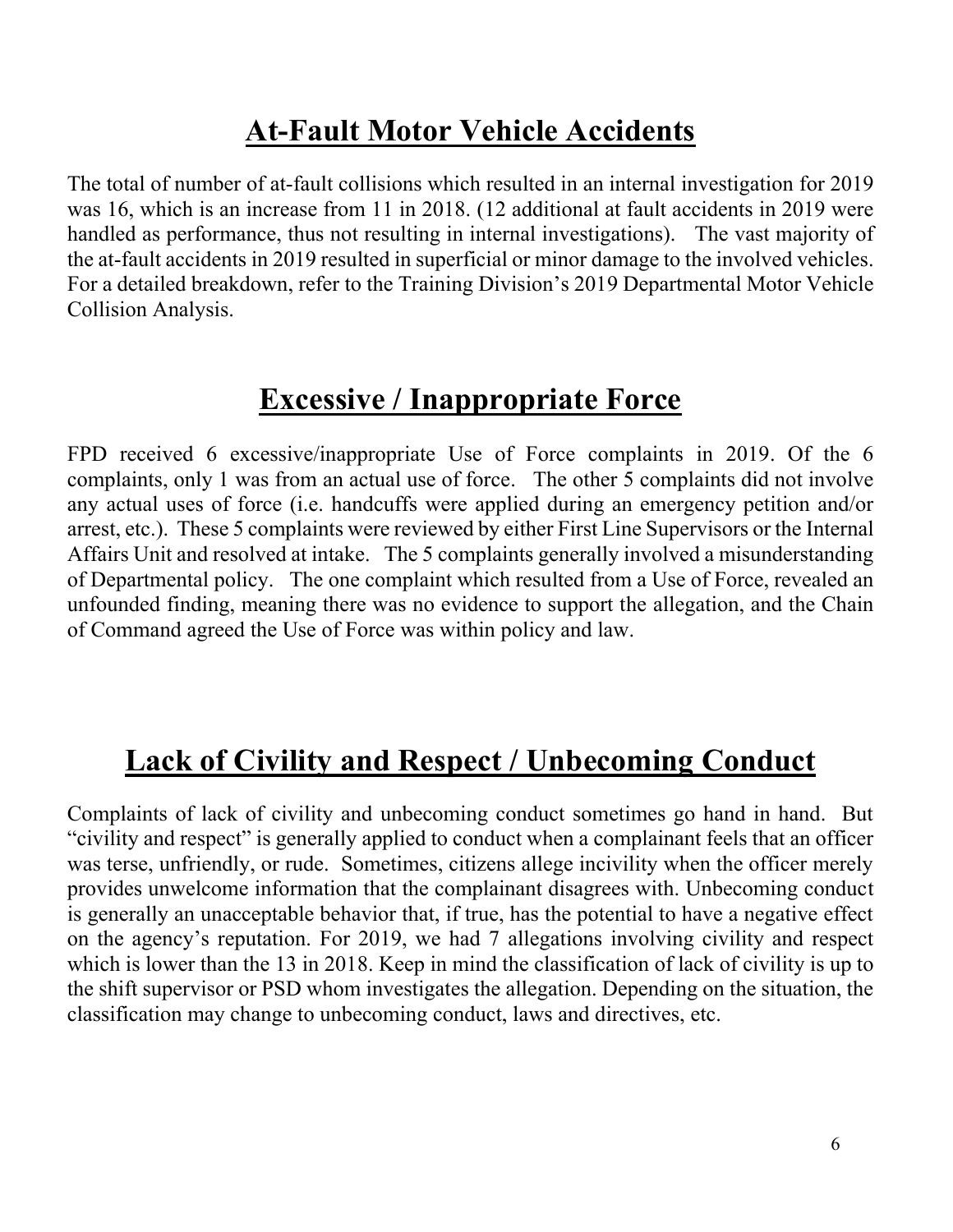#### **Laws and Directives**

An officer accused of a laws and directives violation may have been accused of a wide range of misconduct, such as a crime, civil offense, or traffic violation; disobeying an order; disregarding an assigned call for service from a dispatcher; or not reporting a potentially serious violation by another employee. In 2019 we received 18 complaints, up from 7 in 2018.



This chart shows the findings for the 76 complaints in 2019. As noted, two complaints are still open and being investigated The standard of proof in internal investigations and administrative hearings is a "preponderance of the evidence." This burden of proof is set by Title 3 of the Public Safety Article.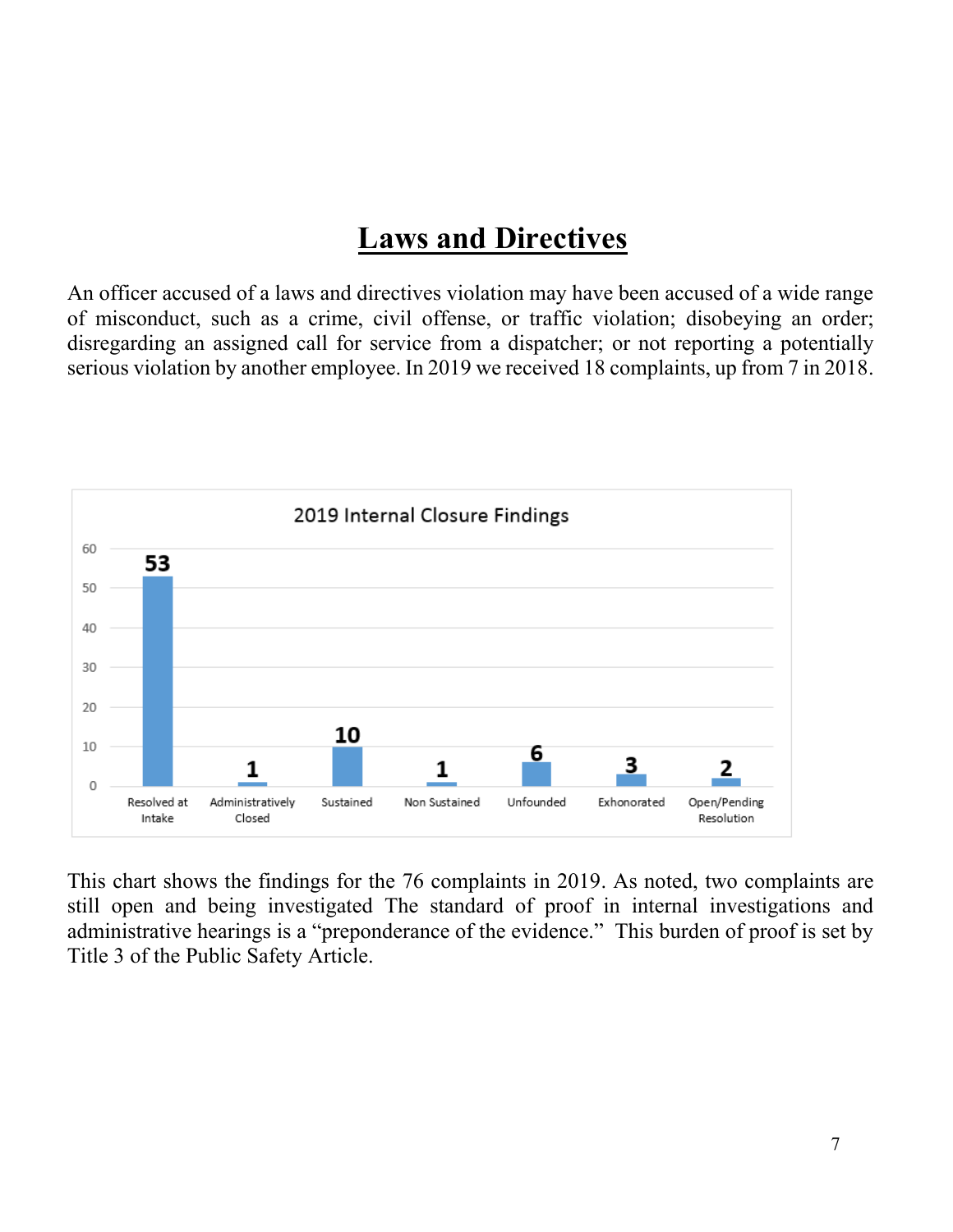#### **Summary**

- In 2019 the department received 76 complaints, compared to 69 in 2018.
- The majority of all complaints received, were resolved at intake by either the first line supervisor, Division Commander, or Internal Affairs (69%)
- The increase in complaints can be attributed to an increase in Department generated complaints in 2019 (from a total of 34 Department generated complaints in 2018 to a total of 40 in 2019) as the Frederick Police Department seeks to proactively address issues. In addition, there was an increase in Departmental Accidents, which are considered minor in nature.